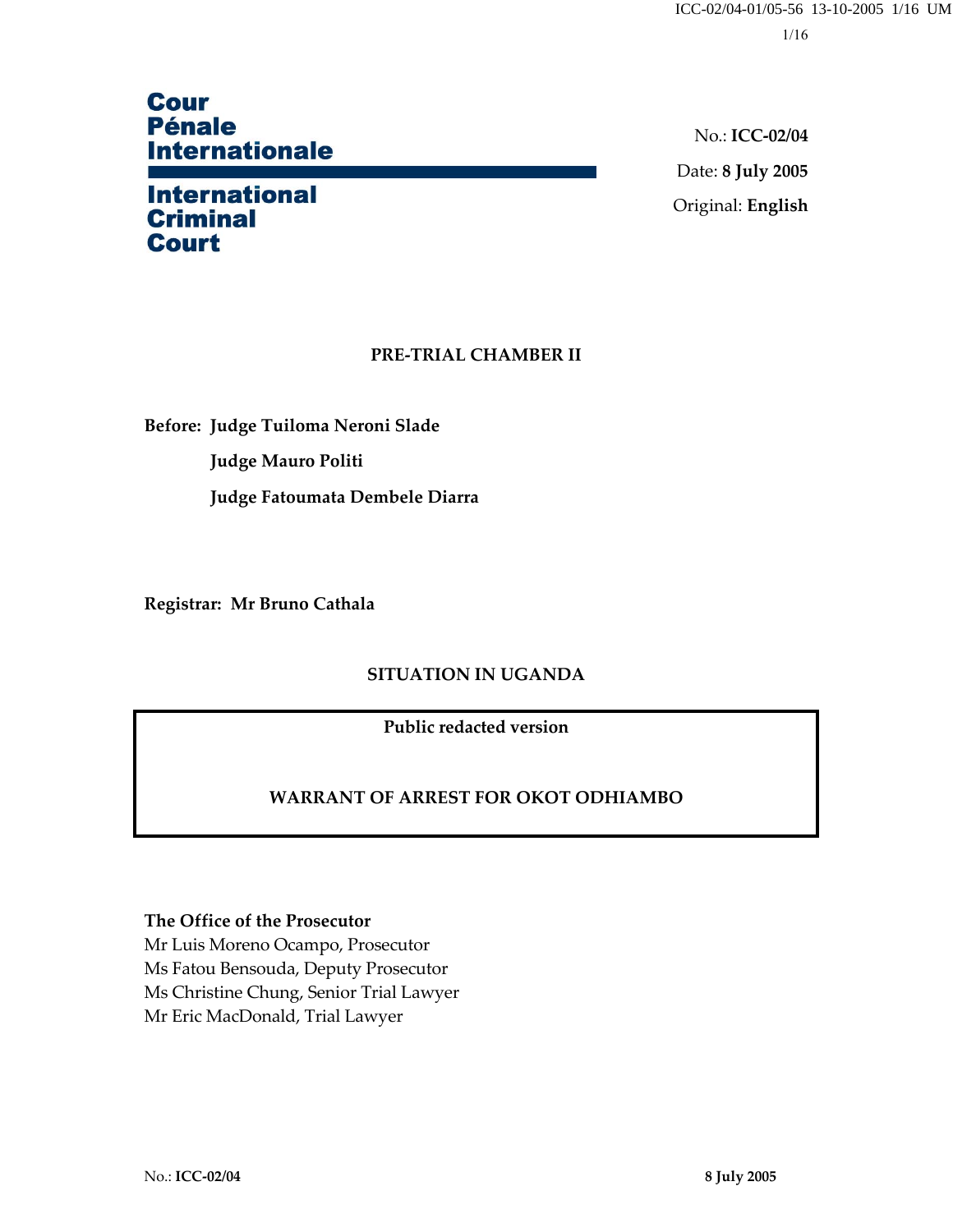- 1. **PRE-TRIAL CHAMBER II** (the "Chamber") of the International Criminal Court (the "Court"), sitting as the full Chamber pursuant to its decision on the  $18<sup>th</sup>$  day of May 2005, to which, on the  $5<sup>th</sup>$  day of July 2004, the Presidency assigned the situation in Uganda pursuant to regulation 46 of the Regulations of the Court (the "Regulations");
- 2. **HAVING RECEIVED** the "Prosecutor's application for Warrants of Arrest under Article  $58''$  dated the  $6<sup>th</sup>$  day of May 2005, as amended and supplemented by the Prosecutor on the  $13<sup>th</sup>$  day of May 2005 and on the  $18<sup>th</sup>$ day of May 2005 (the "Prosecutor's application"), and having considered it on the basis of the amended application of the  $18<sup>th</sup>$  day of May 2005;
- 3. **NOTING** the Prosecutor's request to be authorised to exceed the 50-page limit for his application for the issuance of warrants of arrest and the Chamber's decision on the  $18<sup>th</sup>$  day of May 2005 granting the request;
- 4. **NOTING** that the Prosecutor's application seeks a warrant of arrest for **OKOT ODHIAMBO** for the crimes listed under Counts 10 to 19, as set out in the Prosecutor's application, as well as warrants of arrest for four other persons named in the Prosecutor's application;

## **The Lord's Resistance Army (the "LRA")**

5. **CONSIDERING** the general allegations presented in the Prosecutor's application that the LRA is an armed group carrying out an insurgency against the Government of Uganda and the Ugandan Army (also known as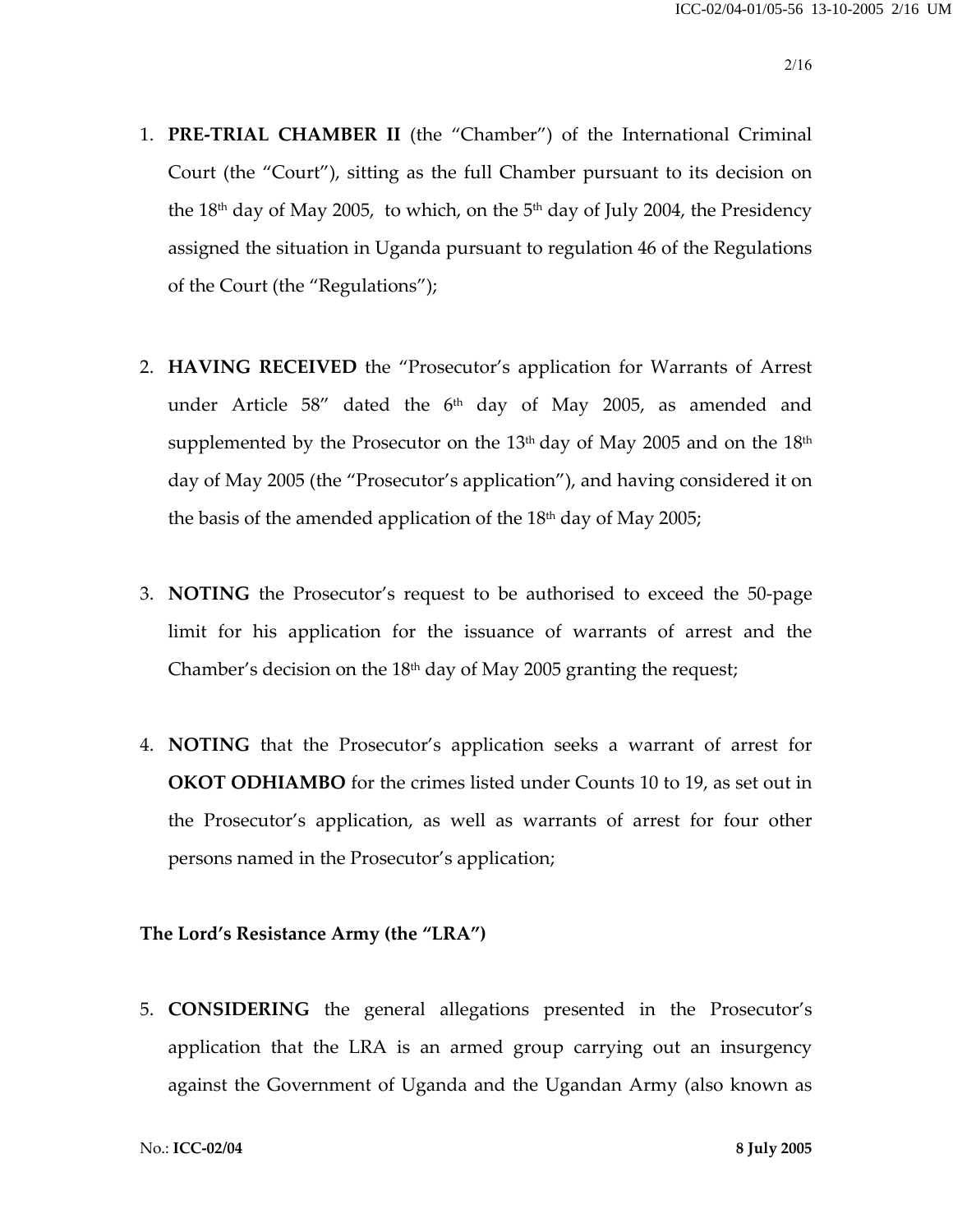the Uganda People's Defence Force ("UPDF")) and local defence units ("LDUs") since at least 1987; that over this time, including the period from the 1st day of July 2002, the LRA has been directing attacks against both the UPDF and LDUs and against civilian populations; that, in pursuing its goals, the LRA has engaged in a cycle of violence and established a pattern of "brutalization of civilians" by acts including murder, abduction, sexual enslavement, mutilation, as well as mass burnings of houses and looting of camp settlements; that abducted civilians, including children, are said to have been forcibly "recruited" as fighters, porters and sex slaves to serve the LRA and to contribute to attacks against the Ugandan army and civilian communities;

- 6. **CONSIDERING** that the existence and acts of the LRA, as well as their impact on Uganda's armed forces and civilian communities, have been reported by the Government of Uganda and its agencies and by several independent sources, including the United Nations, foreign governmental agencies, non-governmental organisations and world media;
- 7. **CONSIDERING** the allegations that the LRA was founded and is led by Joseph Kony, the Chairman and Commander-in-Chief, and that the LRA is organised in a military-type hierarchy and operates as an army;
- 8. **CONSIDERING** the allegations that LRA forces are divided into four brigades named Stockree, Sinia, Trinkle and Gilva, and that since July 2002 the LRA's hierarchy of posts under Joseph Kony's overall leadership has included Vincent Otti, the Vice-Chairman and Second-in-Command; the Army Commander; three senior posts of Deputy Army Commander, Brigade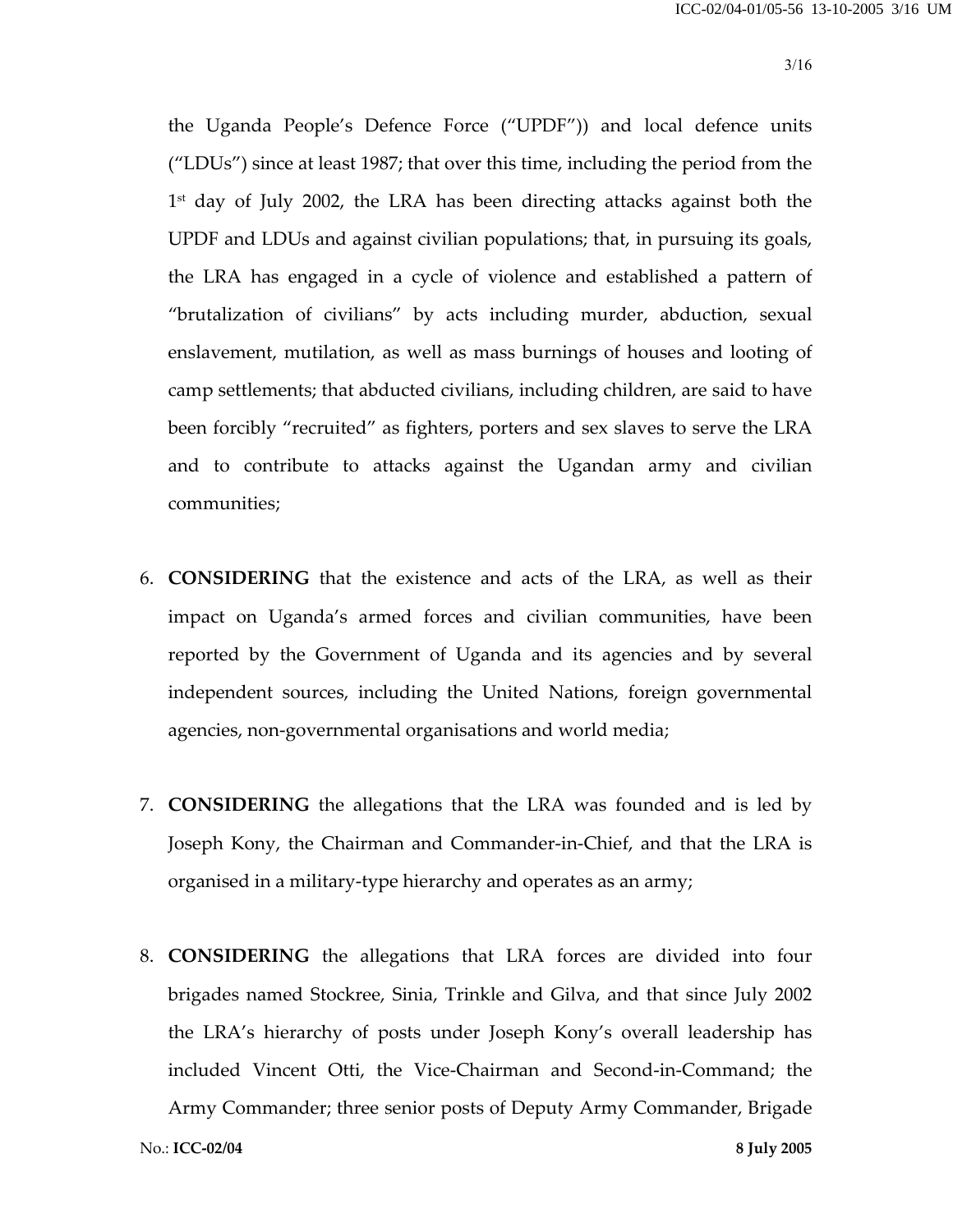General and Division Commander; and four Commanders of equal rank, each of whom leads one of the four LRA brigades;

- 9. **CONSIDERING** the specific allegations that Joseph Kony**,** Vincent Otti and other senior LRA commanders, including **OKOT ODHIAMBO,** are the key members of "Control Altar", the section representing the core LRA leadership responsible for devising and implementing LRA strategy, including standing orders to attack and brutalise civilian populations; that, during the period most relevant to the Prosecutor's application, **OKOT ODHIAMBO** served successively as Brigade Commander of Trinkle and Stockree Brigades and as Deputy Army Commander; that **OKOT ODHIAMBO** is described by former LRA commanders and members as a "ruthless killer", as "the one who killed the most", and as "a 'bitter' man who will kill anyone";
- 10. **HAVING EXAMINED** the Prosecutor's submission that, in his capacity as Brigade Commander of Stockree Brigade, together with other persons whose arrests are sought by the Prosecutor, **OKOT ODHIAMBO** ordered the commission of several crimes within the jurisdiction of the Court in REDACTED 2004;
- 11. **CONSIDERING** that sources indicated by the Prosecutor as confirming **OKOT ODHIAMBO**'s role within the LRA's leadership include statements from former LRA commanders, victim or witness accounts, radio broadcast recordings and taped short-wave radio communications with other LRA commanders intercepted by Ugandan investigative authorities;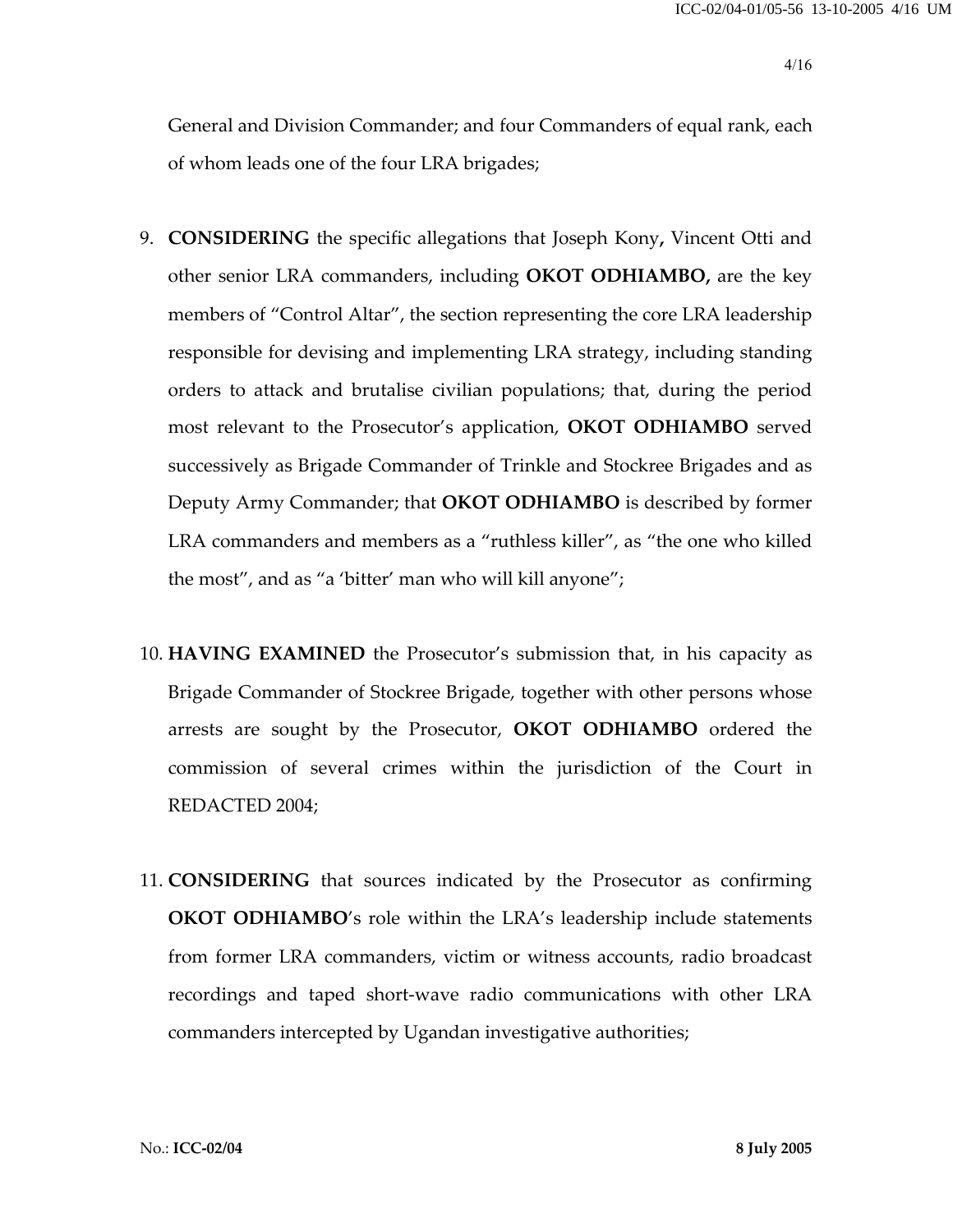- 12. **CONSIDERING** the Prosecutor's allegations that, in or around the middle of the year 2002, Joseph Kony ordered LRA forces to begin a campaign of attacks against civilians in the regions of REDACTED and REDACTED; that, in REDACTED 2003, Joseph Kony ordered LRA fighters, known also as rebels, to move into the REDACTED region, attack the UPDF forces and civilian settlements and abduct civilians for the purpose of recruitment to the ranks of the LRA (the "REDACTED campaign"); that, at some time REDACTED 2003, Joseph Kony issued broad orders to target and kill civilian populations, including those living in camps for internally displaced persons ("IDP"); that, during the REDACTED campaign and other LRA operations, there existed standing orders, given by Joseph Kony, to loot and to abduct civilians; that, in response to Joseph Kony's orders, senior LRA commanders and all of the brigade commanders, including **OKOT ODHIAMBO**, moved into the REDACTED and REDACTED regions to conduct LRA operations while continuing to advance into the REDACTED region; and that **OKOT ODHIAMBO**'s direct involvement with the objectives and strategies of the campaign as a whole is shown by recordings of intercepted radio communications, accounts from former members of the LRA and other victim accounts;
- 13. **NOTING** that the Prosecutor's application charges **OKOT ODHIAMBO** with criminal responsibility for two attacks having occurred in REDACTED 2004 mentioned hereafter forming part of the REDACTED campaign;
- 14. **NOTING** that the Prosecutor charges **OKOT ODHIAMBO** with crimes against humanity and war crimes, as specified in Counts 10 to 19 of his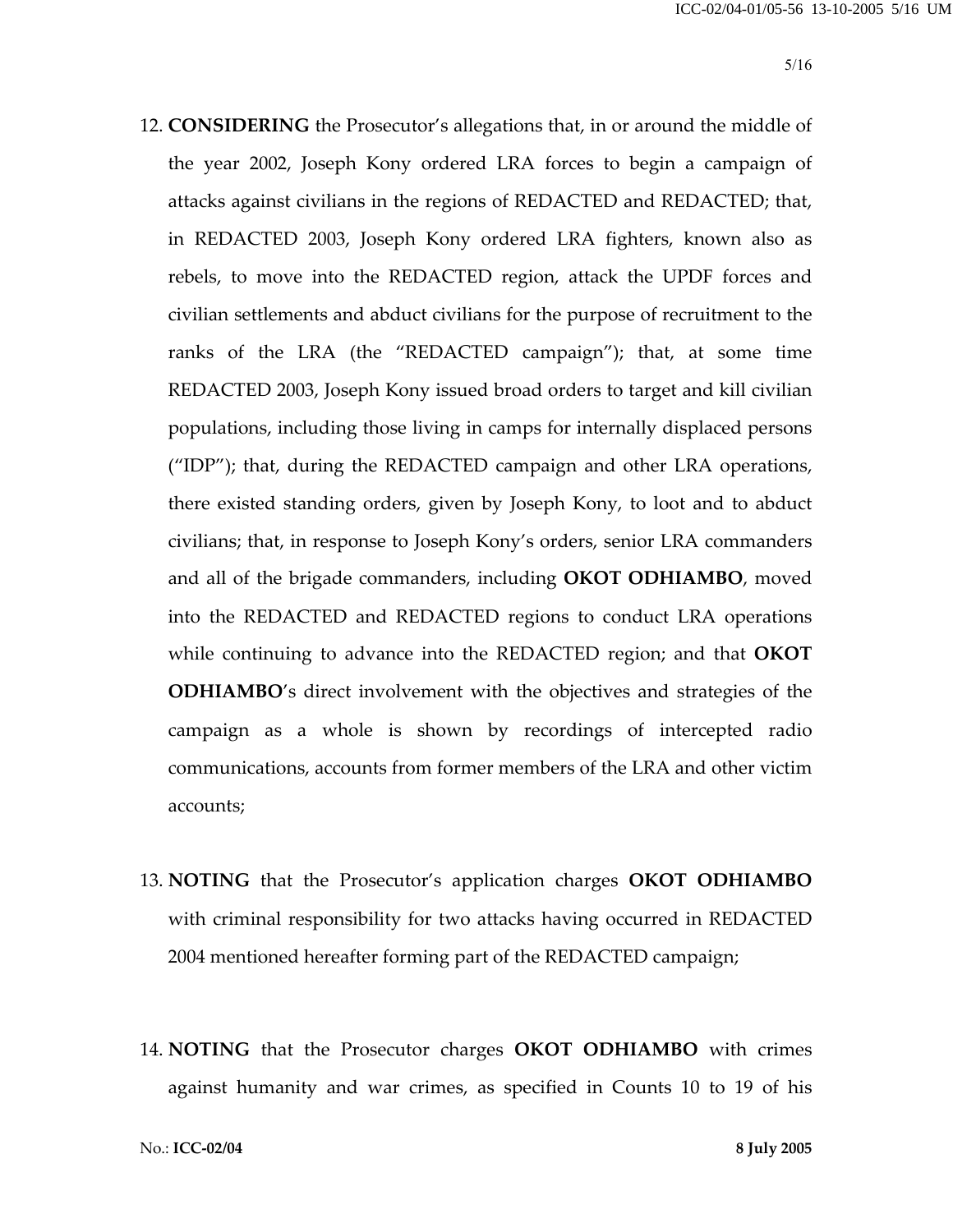application, in connection with the attacks on the REDACTED IDP Camp and the REDACTED IDP Camp;

#### **Attack on** REDACTED **IDP Camp**

- 15. **NOTING** that the Prosecutor alleges that, on REDACTED 2004, the residents of the REDACTED IDP Camp in the REDACTED District were attacked by a group REDACTED, who REDACTED "spread through the camp … hacking and shooting civilians, burning civilians' homes and looting", REDACTED; that, according to Ugandan authorities, the attack resulted in the death of REDACTED civilians, the wounding of REDACTED civilians as well as in the abduction of REDACTED civilians; that it is reported that REDACTED were abducted and that weapons and other items REDACTED were taken from the camp by LRA fighters during the attack;
- 16. **NOTING** that the evidence submitted, including excerpts of intercepted radio communications, suggests that **OKOT ODHIAMBO** was the leader who ordered and commanded the forces that attacked the REDACTED IDP Camp; that **OKOT ODHIAMBO** immediately reported the attack on the REDACTED IDP Camp to his superior, Joseph Kony, REDACTED;

#### **Attack on** REDACTED **IDP Camp**

17. **NOTING** that the Prosecutor alleges that, on REDACTED 2004, an armed group attacked the REDACTED IDP Camp REDACTED in the REDACTED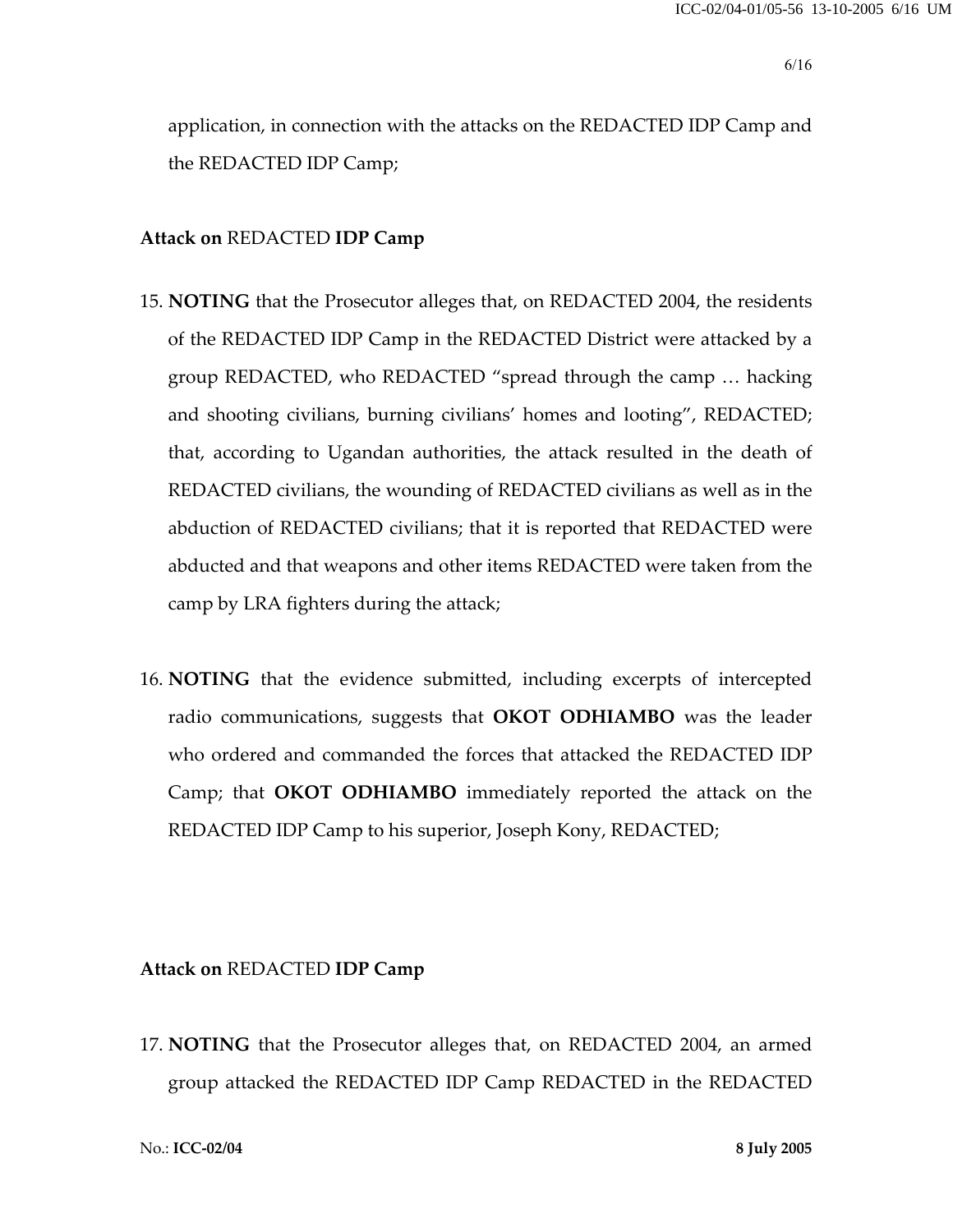District, REDACTED and started shooting at and hacking civilians; that the attack resulted in REDACTED houses being burnt REDACTED; that sources including Ugandan authorities and local hospital records indicated that the attack resulted in the death of REDACTED civilians, including children and women, and the wounding of REDACTED civilians;

- 18. **NOTING** that the evidence submitted, including accounts from REDACTED and intercepted radio communications, suggests that **OKOT ODHIAMBO** commanded the LRA operation which attacked the REDACTED IDP Camp; that, according to intercepted radio communications, following the attack **OKOT ODHIAMBO** reported the magnitude of the killings to Vincent Otti, who in turn communicated the event and its consequences to Joseph Kony; that intercepted radio communications further suggest that, REDACTED after the attack on the REDACTED IDP Camp, Joseph Kony promoted **OKOT ODHIAMBO**;
- 19. **NOTING** article 58 and article 19 of the Statute of the Court (the "Statute");
- 20. **NOTING** the letter of referral dated the 16th day of December 2003 from the Attorney General of the Republic of Uganda, appended as Exhibit A to the Prosecutor's application, by which the "situation concerning the Lord's Resistance Army" in northern and western Uganda was submitted to the Court;
- 21. **NOTING** the Prosecutor's conclusion that "the scope of the referral encompassed all crimes committed in Northern Uganda in the context of the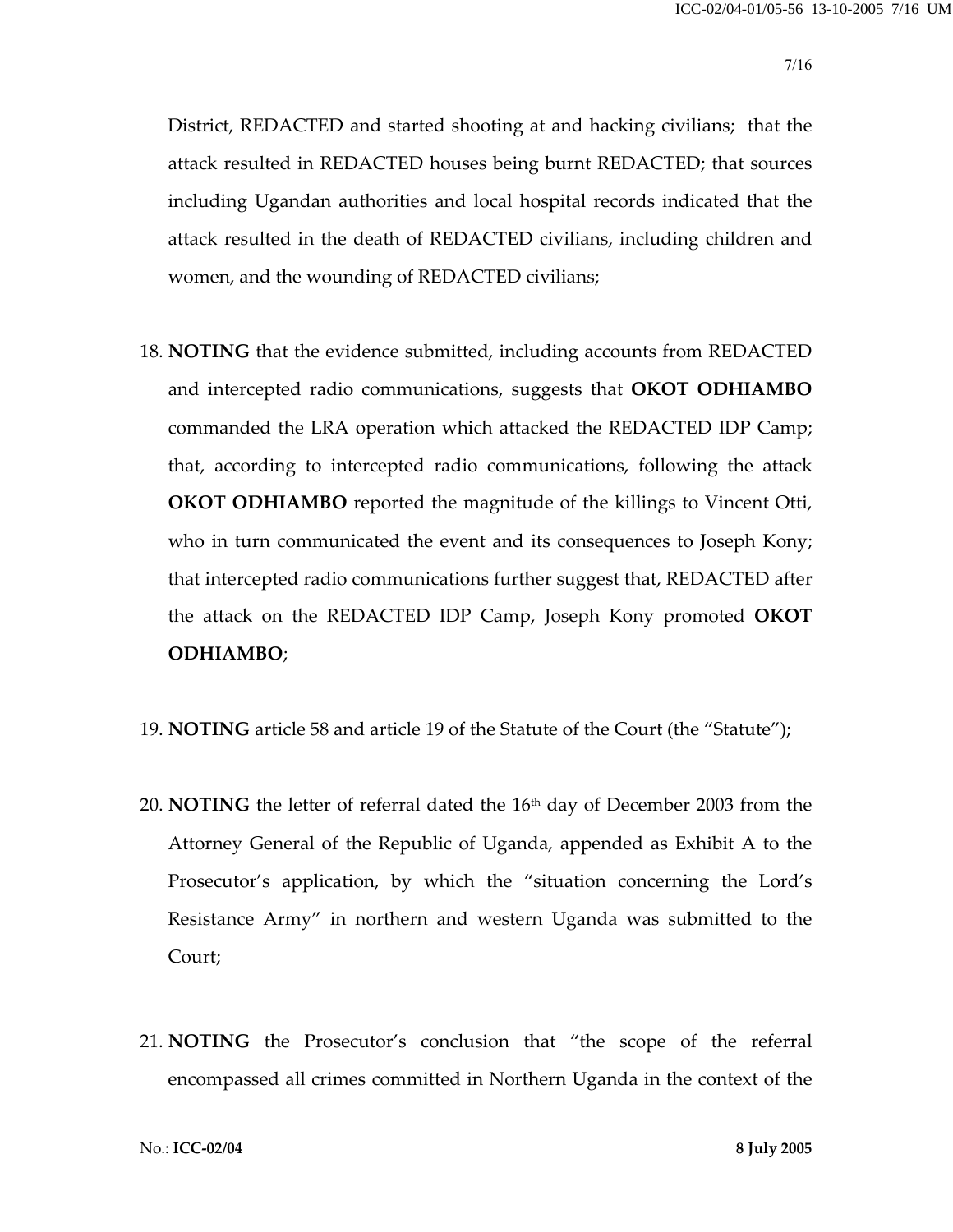ongoing conflict involving the LRA" and that the Prosecutor notified the Government of Uganda of his conclusion as referred to in paragraph 1 of the Prosecutor's application;

- 22. **NOTING** the "Declaration on Temporal Jurisdiction", dated the 27<sup>th</sup> day of February 2004, appended as Exhibit B to the Prosecutor's application, whereby the Republic of Uganda accepted the exercise of the Court's jurisdiction for crimes committed following the entry into force of the Statute on the 1st day of July 2002;
- 23. **NOTING** the "Letter on Jurisdiction" dated the 28<sup>th</sup> day of May 2004 from the Solicitor-General of the Republic Uganda to the Prosecutor, appended as Exhibit C to the Prosecutor's application;
- 24. **NOTING** that all of the crimes alleged against **OKOT ODHIAMBO** fall within the provisions of articles 5, 7 and 8 of the Statute and that such crimes are alleged to have taken place after the  $1<sup>st</sup>$  day of July 2002 and within the context of the situation in Uganda as referred to the Court;
- 25. **NOTING** the Prosecutor's determination that the requirements of article 53, paragraph 1, of the Statute were satisfied;
- 26. **NOTING** that the Prosecutor affirms in paragraph 3 of the application that letters of notification were distributed to "all States parties under article 18, paragraph 1, of the Statute, as well as to other States that would normally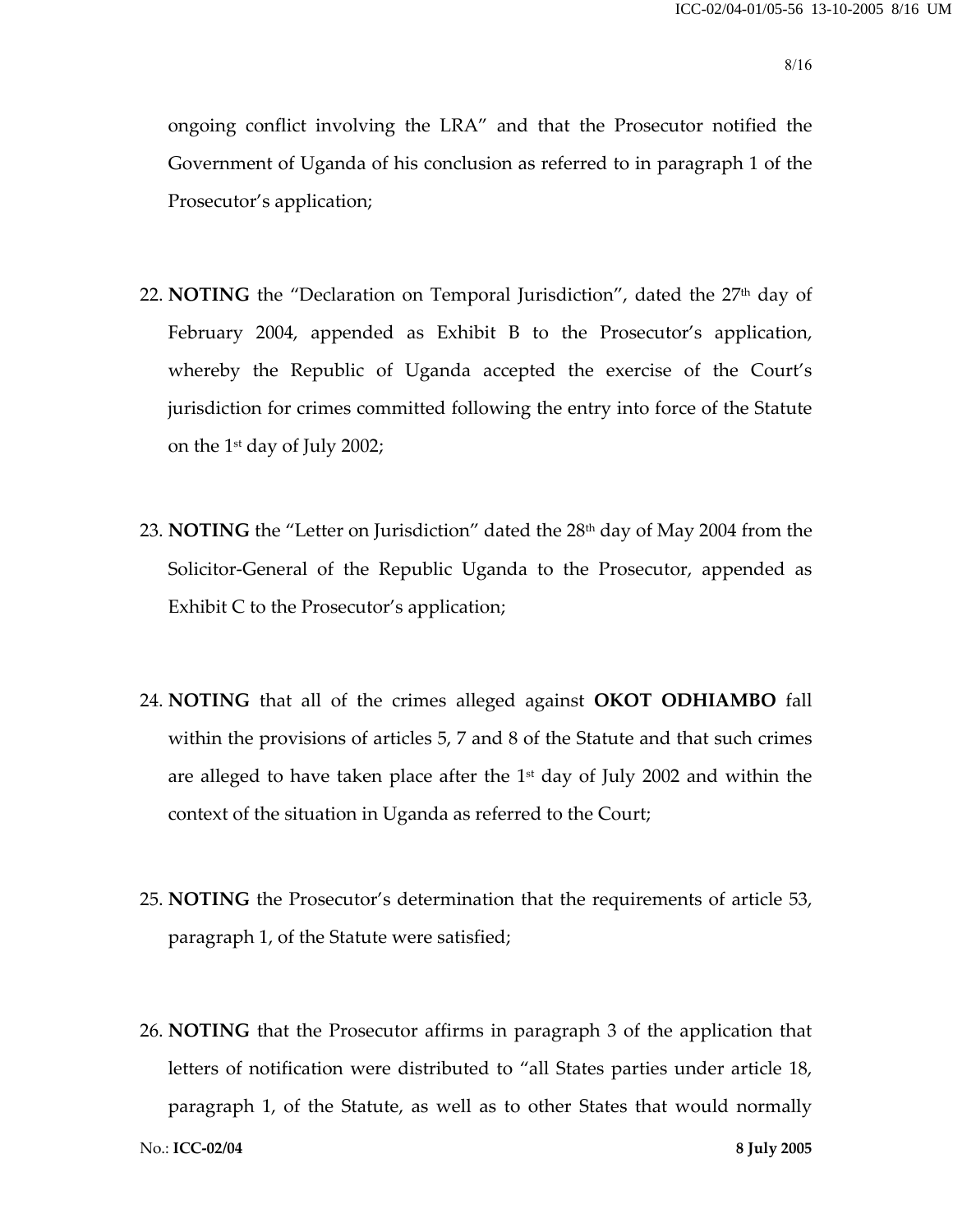exercise jurisdiction"; and that the Prosecutor had not received from any State information pursuant to article 18, paragraph 2, of the Statute;

- 27. **NOTING** the statements in the "Letter of Jurisdiction" dated the 28<sup>th</sup> day of May 2004, that "the Government of Uganda has been unable to arrest … persons who may bear the greatest responsibility" for the crimes within the referred situation; that "the ICC is the most appropriate and effective forum for the investigation and prosecution of those bearing the greatest responsibility" for those crimes; and that the Government of Uganda "has not conducted and does not intend to conduct national proceedings in relation to the persons most responsible";
- 28. **BEING SATISFIED** that, on the basis of the application, the evidence and other information submitted by the Prosecutor, and without prejudice to subsequent determination, the case against **OKOT ODHIAMBO** falls within the jurisdiction of the Court and appears to be admissible;
- 29. **NOTING** articles 5, 7 and 8 of the Statute setting out crimes against humanity and war crimes; and noting also the Elements of Crimes;
- 30. **NOTING** the evidence submitted by the Prosecutor in support of the existence of the contextual elements of the alleged crimes;
- 31. **NOTING** that the Prosecutor relies on several categories of evidence to support the allegations made in his application;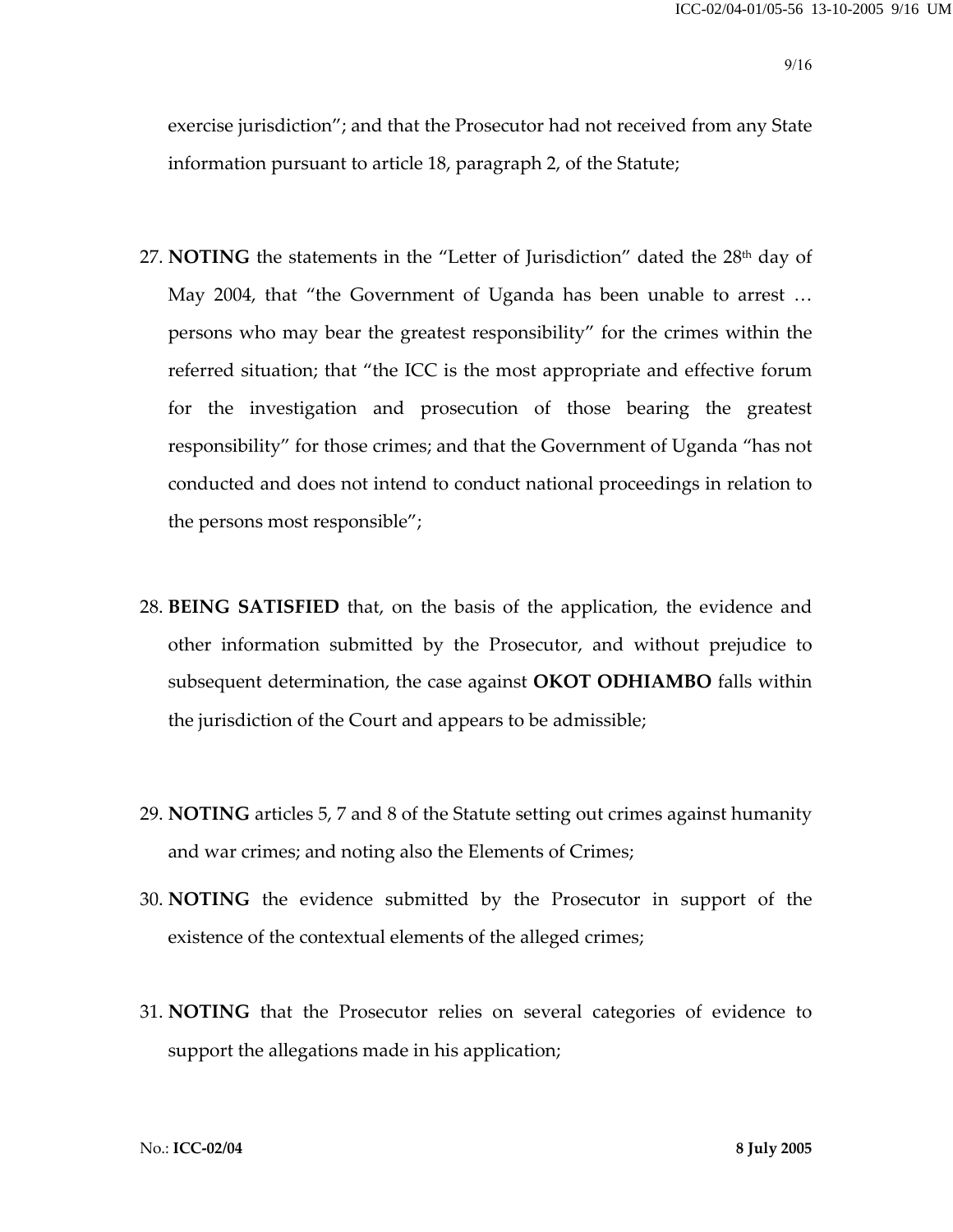32. **BEING SATISFIED,** on the basis of the application, the evidence and other information submitted by the Prosecutor, that there are reasonable grounds to believe that **OKOT ODHIAMBO**, together with other persons whose arrests are sought by the Prosecutor, ordered the commission of crimes within the jurisdiction of the Court, namely, crimes against humanity and war crimes, particulars of which are set out in the following counts as numbered in the Prosecutor's application:

## **Count Ten**

(Murders at REDACTED IDP Camp Constituting Crimes Against Humanity)

On REDACTED 2004, ordering the commission of crimes against humanity which in fact occurred, namely, the unlawful killings of REDACTED civilian residents of REDACTED IDP Camp, in REDACTED District, Uganda (articles  $7(1)(a)$  and  $25(3)(b)$  of the Statute);

## **Count Eleven**

(Enslavement at REDACTED IDP Camp Constituting Crimes Against Humanity)

On REDACTED 2004, ordering the commission of crimes against humanity which in fact occurred, namely, the enslavement of REDACTED civilian residents of REDACTED IDP Camp, in REDACTED District, Uganda (articles  $7(1)(c)$  and  $25(3)(b)$  of the Statute);

### **Count Twelve**

(Murder at REDACTED IDP Camp Constituting War Crimes)

On REDACTED 2004, ordering the commission of war crimes which in fact occurred, namely, the unlawful killings of REDACTED civilian residents of REDACTED IDP Camp, in REDACTED District, Uganda (articles 8(2)(c)(i) and 25(3)(b) of the Statute);

### **Count Thirteen**

(Enlisting of Children at REDACTED IDP Camp Constituting War Crimes)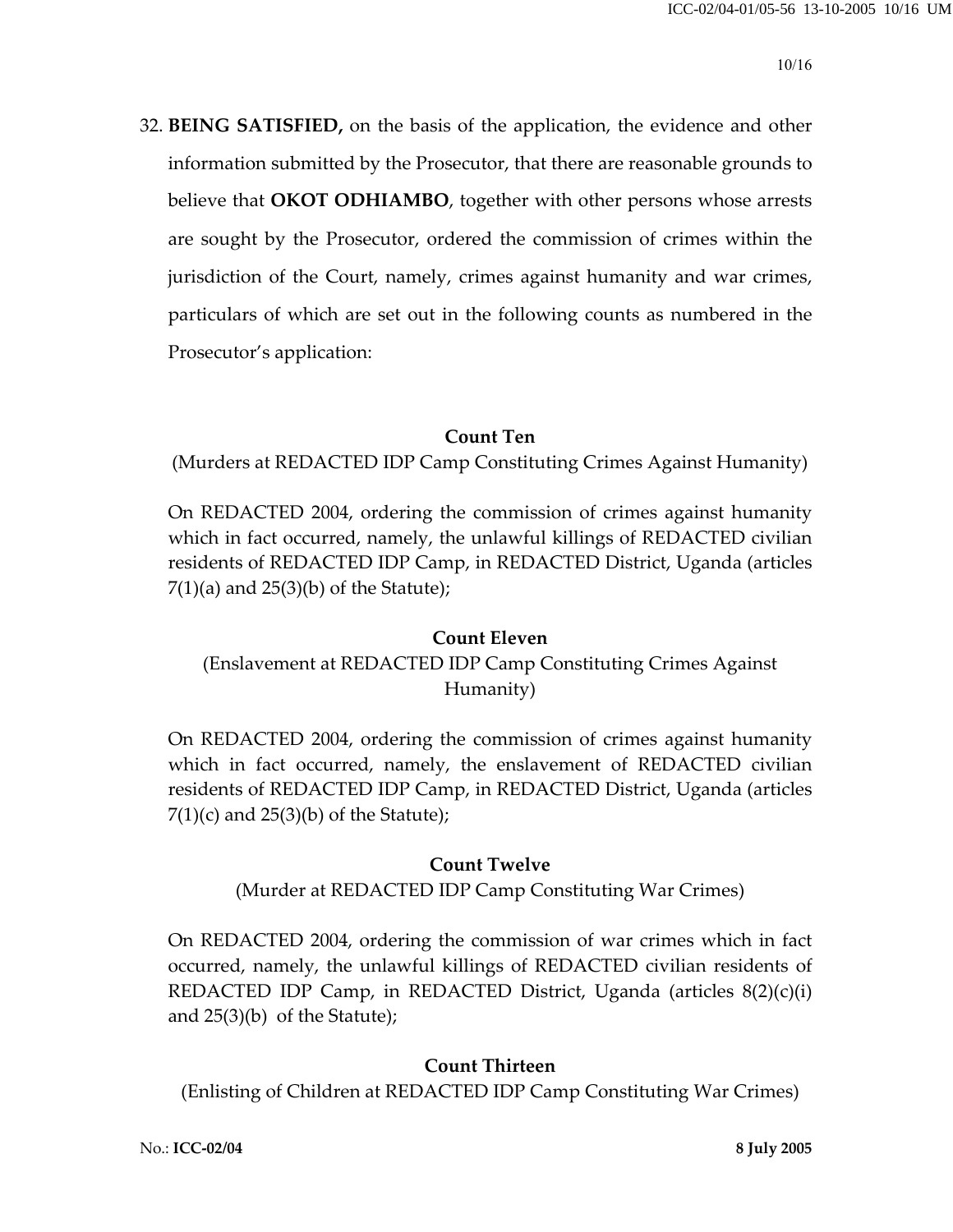On REDACTED 2004, ordering the commission of war crimes which in fact occurred, namely, the enlisting, through abduction, of residents of REDACTED IDP Camp REDACTED, in REDACTED District, Uganda (articles  $8(2)(e)(vi)$  and  $25(3)(b)$  of the Statute);

## **Count Fourteen**

## (Attack Against the Civilian Population at REDACTED IDP Camp Constituting War Crime)

On REDACTED 2004, ordering the commission of a war crime which in fact occurred, namely, the intentional directing of attacks against the civilian population of REDACTED IDP Camp, in REDACTED District, Uganda, and against individual civilians not taking direct part in hostilities (articles  $8(2)(e)(i)$  and  $25(3)(b)$  of the Statute);

## **Count Fifteen**

(Pillaging at REDACTED IDP Camp Constituting War Crimes)

On REDACTED 2004, ordering the commission of war crimes which in fact occurred, namely, the pillaging of REDACTED IDP Camp, in REDACTED District, Uganda (articles  $8(2)(e)(v)$  and  $25(3)(b)$  of the Statute);

## **Count Sixteen**

(Murder at REDACTED IDP Camp Constituting Crimes Against Humanity)

On REDACTED 2004, ordering the commission of crimes against humanity which in fact occurred, namely, the unlawful killings of REDACTED civilian residents of REDACTED IDP Camp, in REDACTED District, Uganda (articles  $7(1)(a)$  and  $25(3)(b)$  of the Statute);

## **Count Seventeen**

(Murder at REDACTED IDP Camp Constituting War Crimes)

On REDACTED 2004, ordering the commission of war crimes which in fact occurred, namely, the unlawful killings of REDACTED civilian residents of REDACTED IDP Camp, in REDACTED District, Uganda (articles 8(2)(c)(i) and 25(3)(b) of the Statute);

## **Count Eighteen**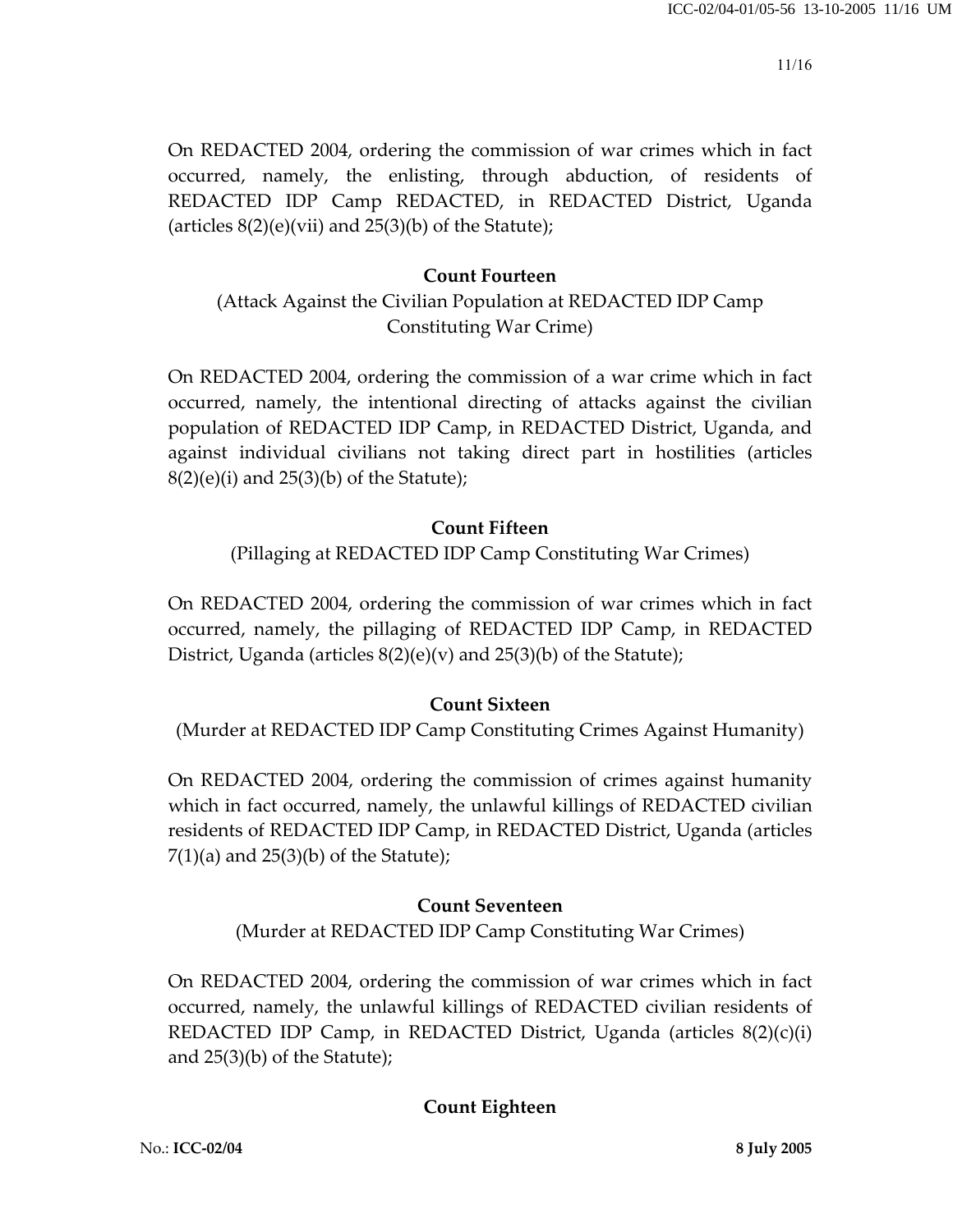## (Attack Against the Civilian Population at REDACTED IDP Camp Constituting War Crime)

On REDACTED 2004, ordering the commission of a war crime which in fact occurred, namely, the intentional directing of attacks against the civilian population of REDACTED IDP Camp, in REDACTED District, Uganda, and against individual civilians not taking direct part in hostilities (articles  $8(2)(e)(i)$  and  $25(3)(b)$  of the Statute);

#### **Count Nineteen**

(Pillaging at REDACTED IDP Camp Constituting War Crimes)

On REDACTED 2004, ordering the commission of a war crime which in fact occurred, namely, the pillaging of REDACTED IDP Camp, in REDACTED District, Uganda (articles  $8(2)(e)(v)$  and  $25(3)(b)$  of the Statute);

- 33. **NOTING** the reasons advanced by the Prosecutor as to the necessity for arrest, namely, to ensure **OKOT ODHIAMBO**'s appearance at trial; to ensure that he does not obstruct or endanger the investigation, either individually or on a collective basis; and to prevent him from continuing to commit crimes within the jurisdiction of the Court;
- 34. **BEING SATISFIED** that the issuance of a warrant of arrest appears necessary based on the facts and circumstances referred to in the Prosecutor's application, namely that the LRA has been in existence for the past 18 years; and that the LRA commanders are allegedly inclined to launch retaliatory strikes, thus creating a risk for victims and witnesses who have spoken with or provided evidence to the Office of the Prosecutor;
- 35. **NOTING** the statements made by the Prosecutor at the hearings on the  $16<sup>th</sup>$ day of June 2005 and the 21<sup>st</sup> day of June 2005 to the effect that attacks by the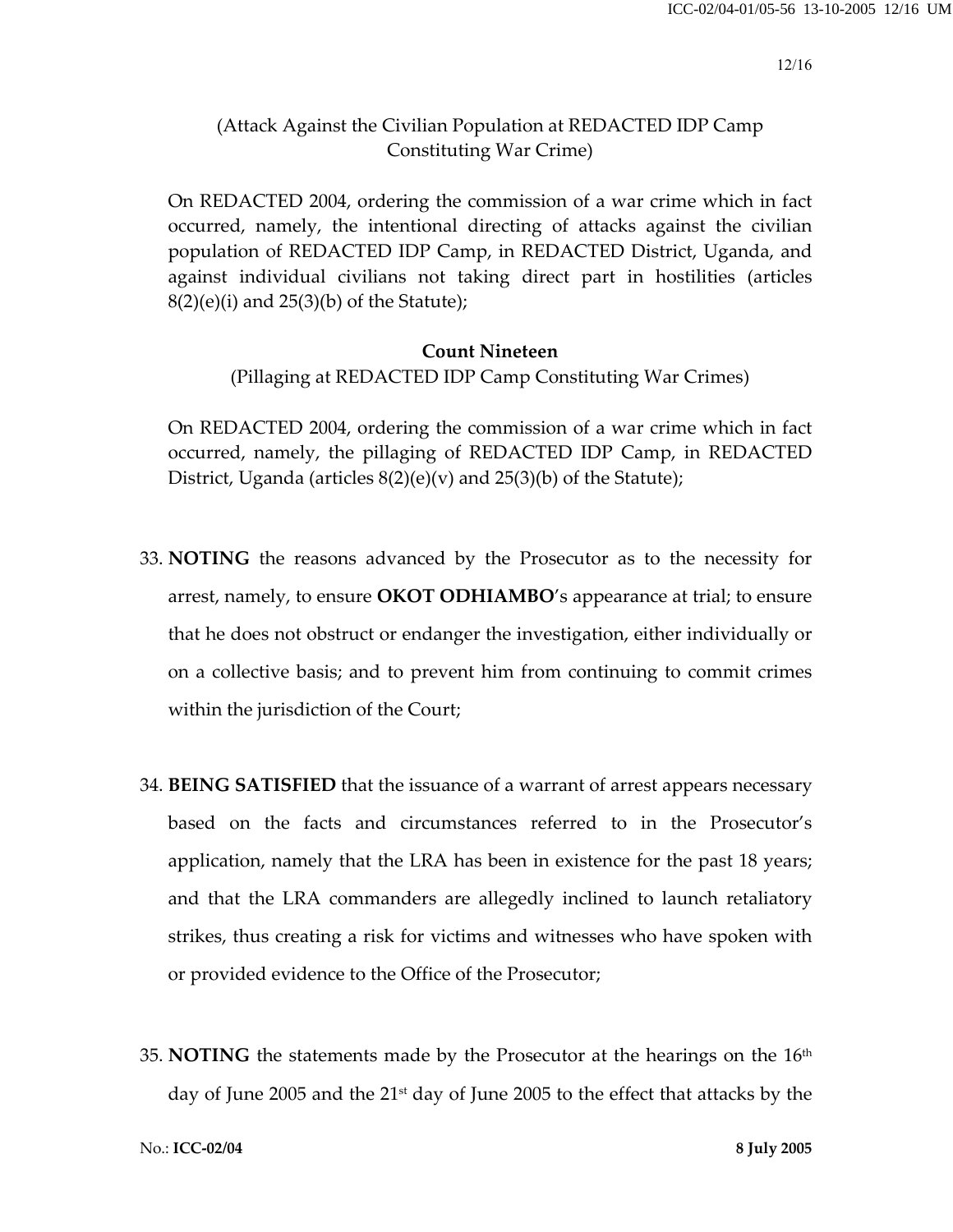LRA are still occurring and that there is therefore a likelihood that failure to arrest **OKOT ODHIAMBO** will result in the continuation of crimes of the kind described in the Prosecutor's application;

36. **NOTING** the Prosecutor's request that the application and all proceedings relating thereto be treated as under seal and be kept under seal;

#### **FOR THESE REASONS,**

- 37. **PRE-TRIAL CHAMBER II GRANTS** the Prosecutor's application for a warrant of arrest for **OKOT ODHIAMBO** pursuant to article 58 of the Statute and **HEREBY ISSUES:**
- 38. **A WARRANT OF ARREST** (the "Warrant") for the **SEARCH, ARREST, DETENTION AND SURRENDER** to the Court of **OKOT ODHIAMBO**, a male whose photograph is annexed; who is believed to have served as Brigade Commander of Trinkle Brigade, Brigade Commander of Stockree Brigade, and as Deputy Army Commander of the LRA and to be known as "Two Victor" by his radio call sign; and who is believed to be a national of Uganda;
- 39. **ORDERS** that the said **OKOT ODHIAMBO** be advised at the time of his arrest, and in a language he fully understands and speaks, of his rights as set forth in the following provisions of the Statute and the Rules of Procedure and Evidence, the texts of which are annexed to the Warrant: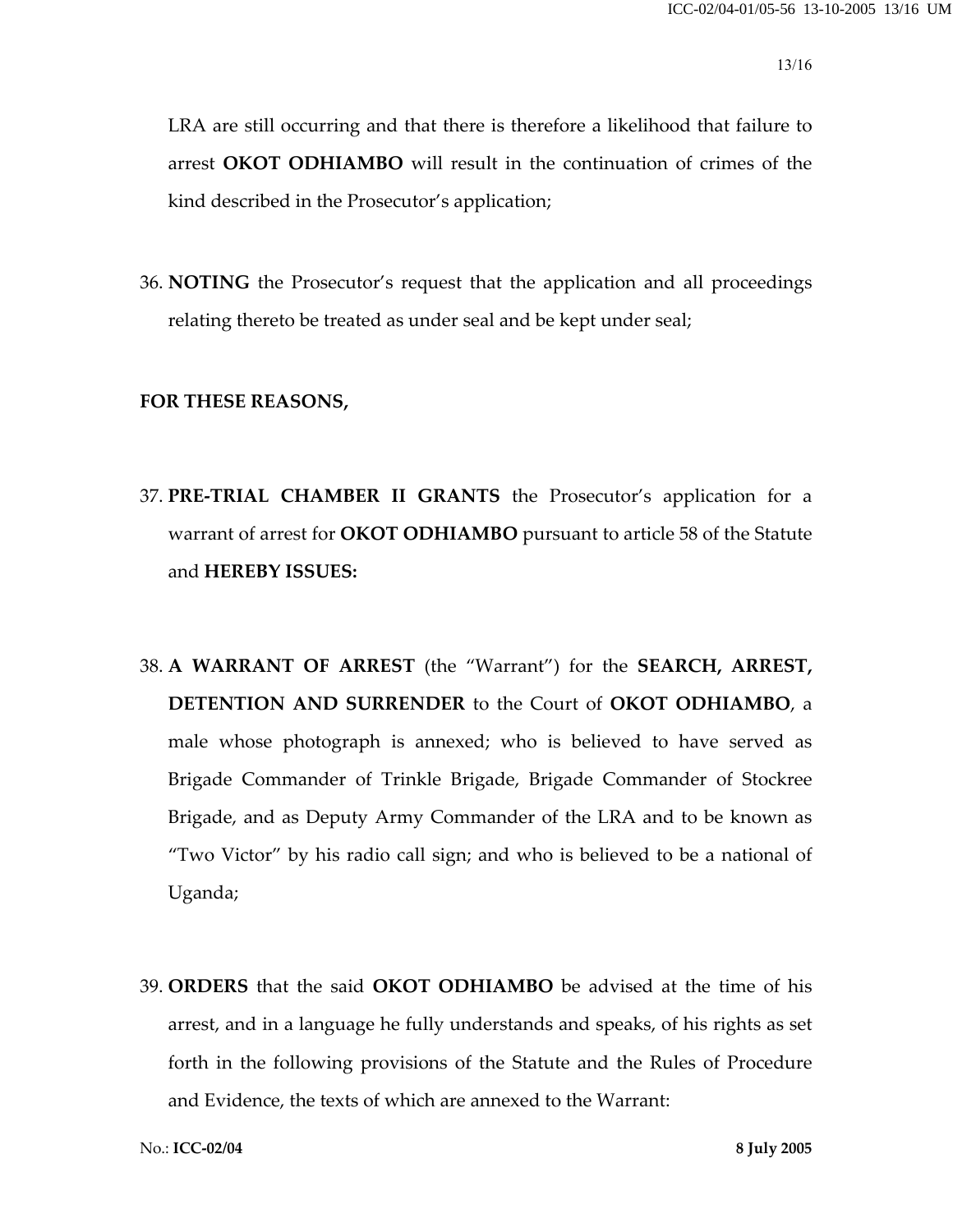- article 19, paragraph 2 (challenges to the jurisdiction of the Court or the admissibility of a case);
- article 55, paragraph 2 (rights of persons during an investigation);
- article 57 (functions and powers of the Pre-Trial Chamber);
- article 59 (arrest proceedings in the custodial State);
- article 60 (initial proceedings before the Court);
- article 61 (confirmation of the charges before trial);
- article 67 (rights of the accused);
- rule 21 (assignment of legal assistance);
- rule 112 (recording of questioning in particular cases);
- rule 117 (detention in the custodial State);
- rule 118 (pre-trial detention at the seat of the Court);
- rule 119 (conditional release);
- rule 120 (instruments of restraint);
- rule 121 (proceedings before the confirmation hearing);
- rule 122 (proceedings at the confirmation hearing in the presence of the person charged);
- rule 123 (measures to ensure the presence of the person concerned at the confirmation hearing);
- rule 124 (waiver of the right to be present at the confirmation hearing);
- rule 187 (translation of documents accompanying request for surrender);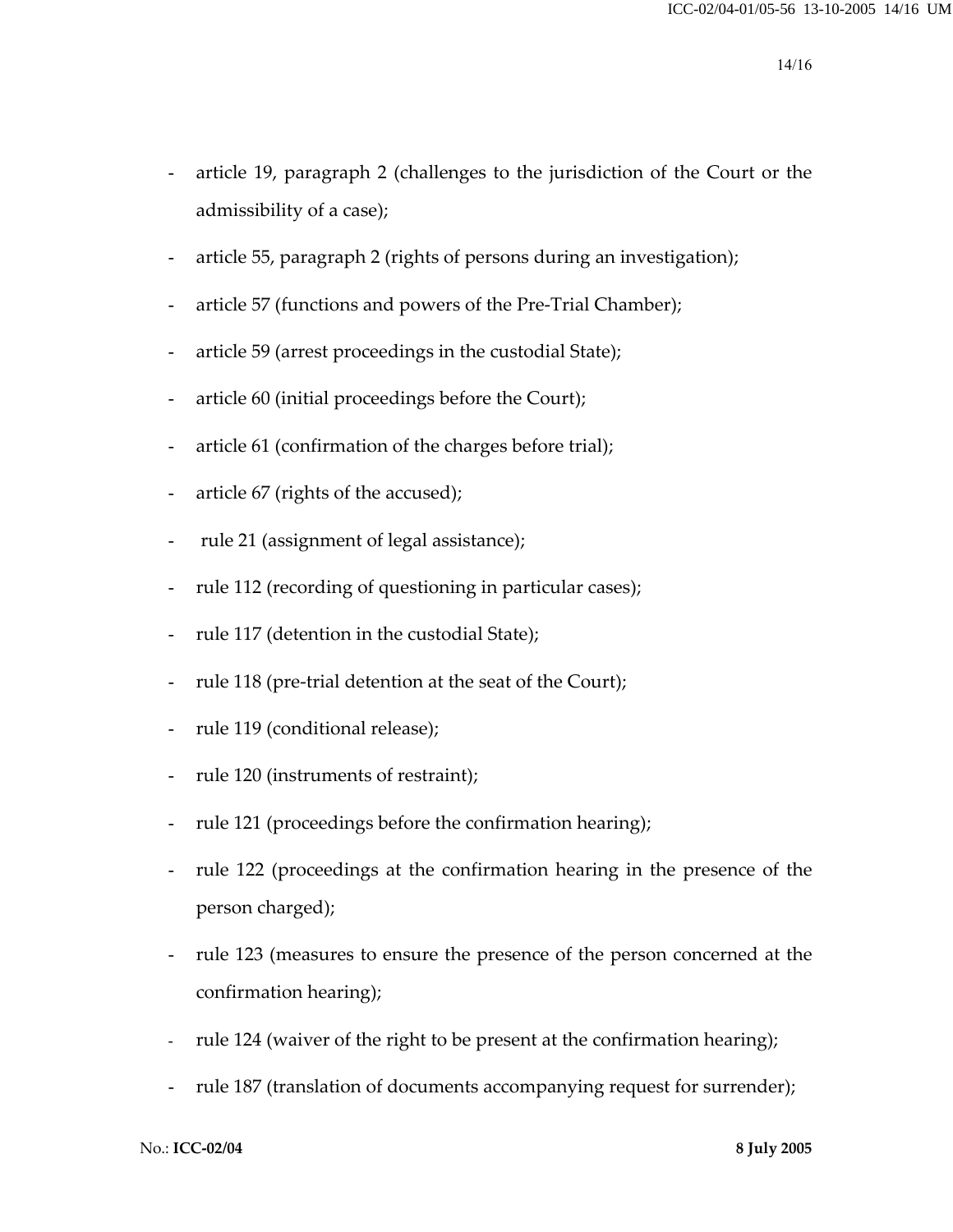- 40. **ORDERS** that the Warrant shall remain in effect until further order by the Chamber;
- 41. **AUTHORISES** the Warrant to be made available and disclosed to persons or entities designated by the authorities of the State requested in the Request for Arrest and Surrender and only for the purposes of the execution of the Warrant;
- 42. **ORDERS** that the Warrant, in all other respects, be kept under seal until further order by the Chamber;
- 43. Done in both English and French, the English version being authoritative.

 *signed* 

 **Judge Tuiloma Neroni Slade Presiding Judge** 

*signed signed* 

**Judge Mauro Politi Judge Fatoumata Dembele Diarra**

Dated this 8<sup>th</sup> day of July 2005